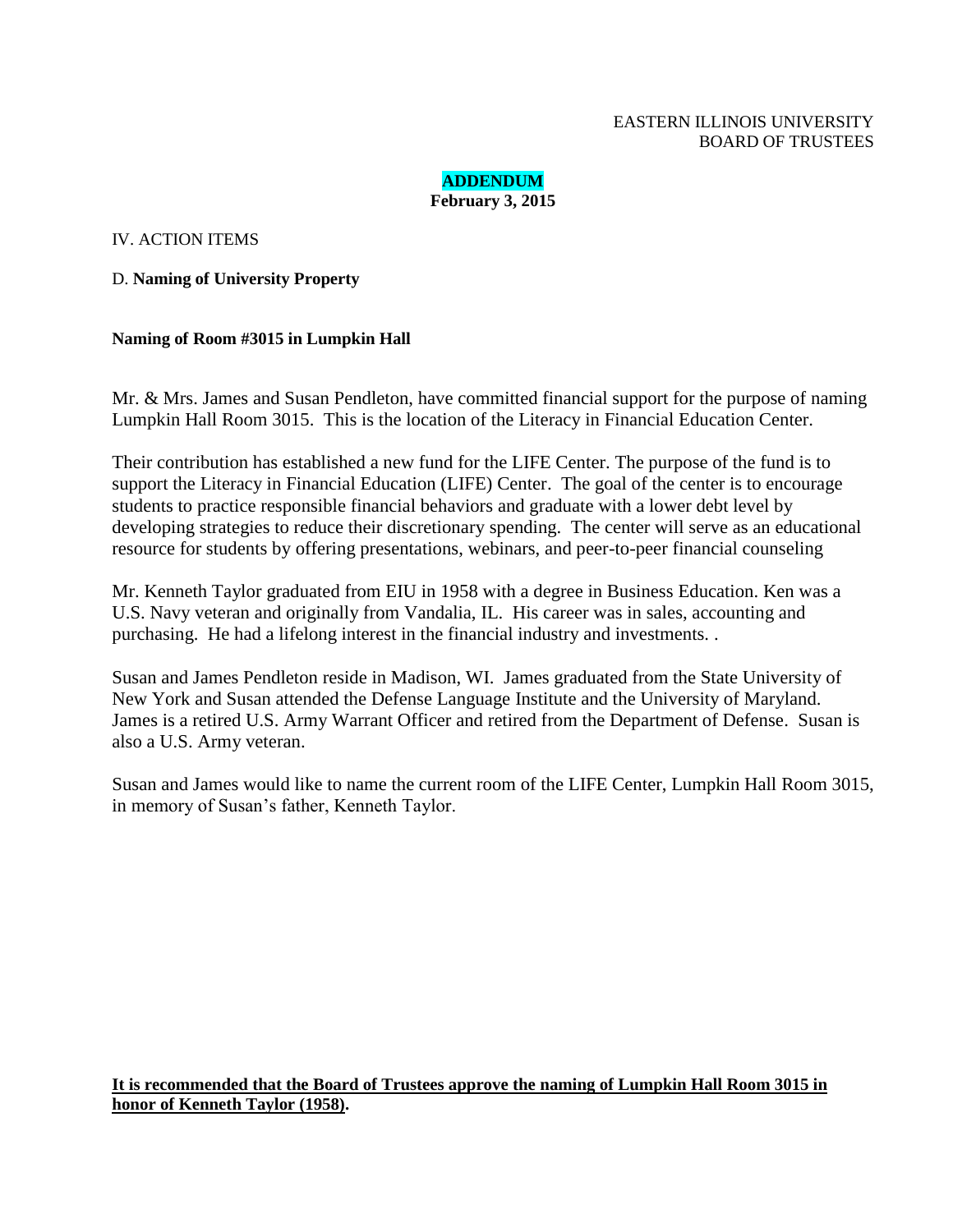# **ADDENDUM February 3, 2015**

# IV. ACTION ITEMS

### E. **Honorary Degrees**

1.) The Board is asked to consider the awarding of an Honorary Degree to Barbara Baurer. As reflected in the biography below, the accomplishments of Ms. Baurer merit consideration for an Honorary Degree from Eastern Illinois University.

### **Barbara Baurer**

Barbara Baurer of El Paso, Ill., has served as chief operating officer for Country Financial since September 1999. She is a member of the board of directors for several insurance providers with whom Country Financial has established alliances: Cotton States Insurance Group, Alpharetta, Georgia; Holyoke Mutual Insurance Company, Salem, Massachusetts; and Middlesex Mutual Assurance Company, Middletown, Connecticut. Ms. Baurer also serves as president for Cotton States, Holyoke and Middlesex.

Since joining Country Financial in 1977, Ms. Baurer has served in various roles, including vice president and general manager of the Property and Casualty companies. Prior to that, she served as vice president of Information Services.

She joined the Country Financial Management Committee/Leadership Council in 1989.

She has a bachelor's degree in mathematics and an MBA -- both from Eastern Illinois University.

Ms. Baurer volunteered as a member of the EIU School of Business Advisory Board from 2009 to 2014, serving the final two years as chair. She has served Eastern as an executive-in-residence for the School of Business. In 2006, she received the EIU Outstanding Graduate Alumnus Award and, in 2013, the Distinguished Alumni Award.

Her service and recognition go far beyond her service to Eastern. She has served as campaign chair for the United Way of McLean County. She was named to the National Diversity Council's Most Powerful and Influential Women in Illinois in 2010, and inducted into the Illinois State University Business Hall of Fame in 2013. She received the Griffith Insurance Education Distinguished Service and Lifetime Achievement Awards in 2013 and 2014.

Ms. Baurer gives generously of her time, expertise and resources to her alma mater, community and profession.

**It is recommended that the Board of Trustees approve the awarding of an Honorary Degree to Barbara Baurer.**